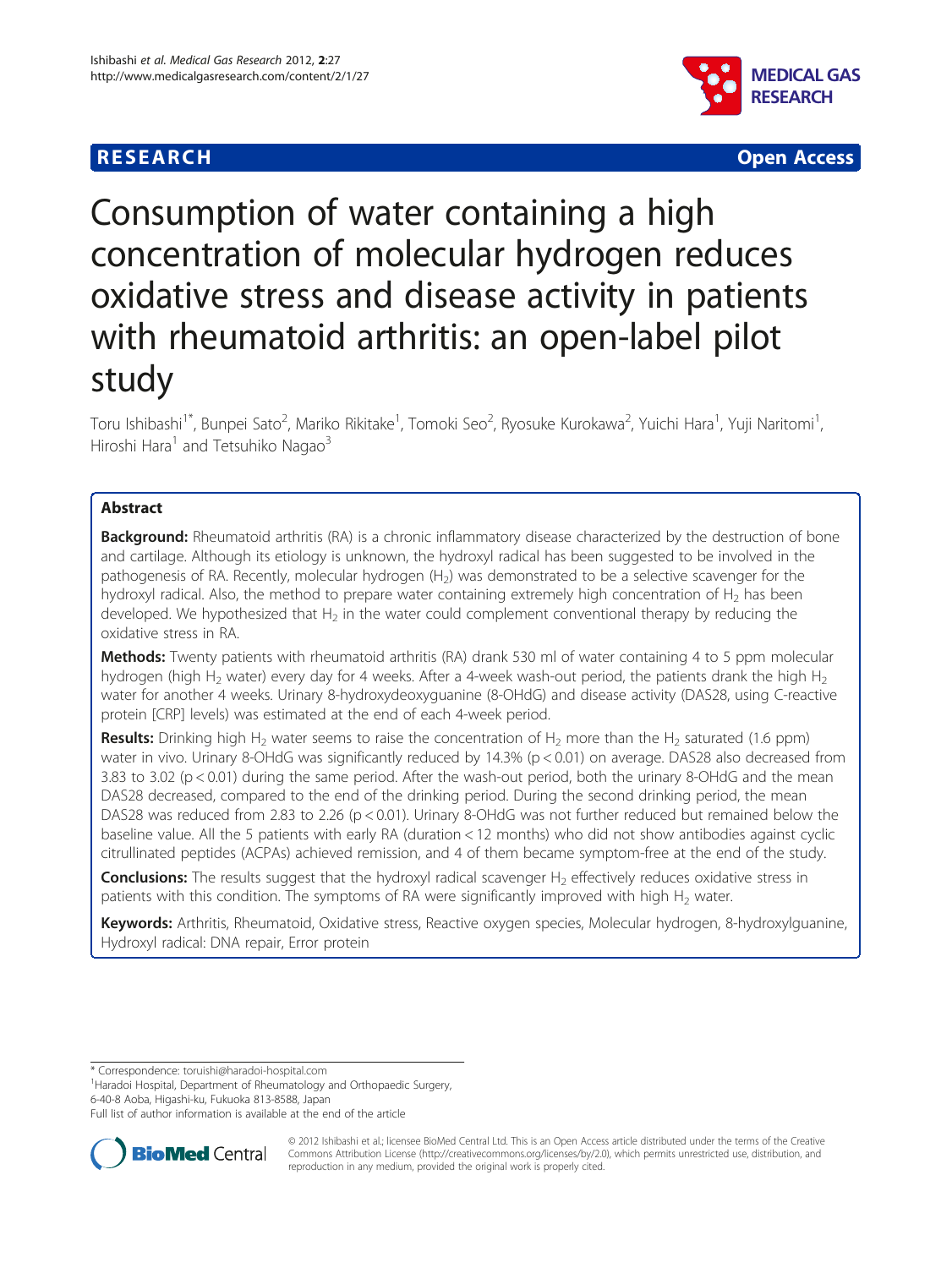## Introduction

Rheumatoid arthritis (RA) is a chronic inflammatory disease that affects approximately 1% of the population. It is characterized by irreversible joint disorder accompanied by destruction of bone and cartilage. In addition, the chronic inflammation associated with RA often damages the skin, subcutaneous tissue, and the lungs and cardiovascular system, including the pleura, pericardium, thereby diminishing the quality of life and survival time [[1\]](#page-6-0). Although the etiology is unknown, RA is certainly associated with autoimmune disorders, and its pathogenesis has been well investigated [[2\]](#page-6-0). Auto-reactive T cells that infiltrate the synovial tissue promote the immune response and lead to overproduction of pro-inflammatory cytokines such as TNF-α and IL6. Thus, early therapy was based on aggressive biologic modification of the disease by controlling the synovial T cells and/or suppressing the levels of the cytokines implicated in the disease.

Apart from the present immunogenic targets, reactive oxygen species (ROS) are of considerable interest. ROS is spontaneously produced as by-product during electron transfer in oxidative phosphorylation [\[3,4\]](#page-6-0). They are also actively produced by NADPH oxidase, which play important roles in the immune system [\[5,6](#page-6-0)]. ROS include superoxide, peroxide, hydroxyl radicals and reactive nitrogen species. They oxidize various cellular and extracellular components, including nucleotides, DNA, proteins, polysaccharides, and lipids, by the unpaired free radicals. The numerous products that appear to be generated by ROS have been identified in clinical samples including peripheral blood and fluid from the joints in patients with RA [[7-9\]](#page-6-0). Among them, 8-hydroxyguanine (8-OHdG), which is produced by the oxidation of guanine bases in DNA and also in the nucleotide pools, is important [\[10](#page-6-0)-[12](#page-6-0)]. 8-OHdG is a standard biomarker for oxidative stress. Numerous studies have reported that 8-OHdG accumulates in diseases related to oxidative stress, such as cancer, diabetes mellitus, Alzheimer's disease, hypertension, chronic renal disease, cardiovascular disease, metabolic syndrome and autoimmune disease [[13-18\]](#page-6-0). Elevated levels of 8-OHdG have been reported in RA [[16\]](#page-6-0).

Hydroxyl radical is the most toxic ROS due to the detrimental effects of its rapid and indiscriminate reactivity. Is has been shown that molecular hydrogen  $(H_2)$  eliminates the hydroxyl radical in cultured cells and living organisms [\[19,20](#page-7-0)].  $H_2$  does not have any influence on the other ROS, including superoxide, peroxide, and nitric oxide; these ROS play important roles in the defence system or in signal transduction [\[19](#page-7-0)]. In humans, the safety of  $H_2$  has been tested, especially in the field of deep diving; in contrast to general drugs, which usually have some harmful effects, no cytotoxicity was found even at high concentrations of  $H_2$  [[21](#page-7-0),[22](#page-7-0)].  $H_2$  is an inert gas present within the human body and is not classified as a medicine, but it has been shown to have therapeutic potential for acute or chronic inflammatory diseases related to ROS [[20,23\]](#page-7-0).  $H_2$  dissolved in water has already been used in the clinical treatment of type II diabetes mellitus [\[24](#page-7-0)] and metabolic syndrome [\[25](#page-7-0)].

At present, there is no evidence that  $H_2$  provides benefits for patients with RA. We might expect  $H_2$  to complement or provide a substitute for conventional therapy by reducing oxidative stress in RA, especially where existing drugs are insufficient in efficacy or are discontinued due to harmful side effects or due to financial considerations.  $H_2$  may also be useful for patients with early RA, in whom antibodies against cyclic citrullinated peptides (ACPAs) are below standard values. ACPAs are positive in about twothirds of patients with RA and are associated with rapid joint destruction and a poor prognosis [\[26,27\]](#page-7-0). Patients at high risk are targeted for early aggressive immunosuppressive therapy. We therefore expected that the introduction of H2 into ACPA-negative patients with recent-onset RA may help rule out transient or non-aggressive RA.

In the present study, we tested the effects of drinking water containing a high concentration of hydrogen (high  $H<sub>2</sub>$  water) as an anti-oxidant supplement against the hydroxyl radical, among patients with RA.

## Methods

#### **Patients**

Twenty-two patients who fulfilled the 1987 and 2010 American College of Rheumatology criteria for RA were enrolled. All patients gave their informed consent to enroll in the study, and this study was approved by the Haradoi Hospital Ethics Committee. Two of the patients left the study during the first period. One patient did not continue drinking the water daily during winter, and the other declined to provide a blood sample every 4 weeks. The remaining 20 patients completed the study and the data are summarized in Table [1](#page-2-0).

Five patients with early RA (disease duration < 12 months) who were diagnosed at our hospital were included in the study; four of them had not received any medication before the study. Patients with disease duration > 12 months had been administered disease-modifying anti-rheumatic drugs (DMARDs) and/or biological drugs. Twelve patients had been treated with methotrexate (MTX), two with abatacept (500 mg/4 w), and 1 patient with both drugs. One patient did not receive DMARDs, because she had swelling in only 1 joint for more than 2 years and occasional swelling in another joint. Two patients had discontinued therapy with MTX or biological drugs because of harmful side effects. None of the 20 patients had been treated with steroid hormones. In addition to MTX and abatacept, patients continued any other regular medication that they were on during the study.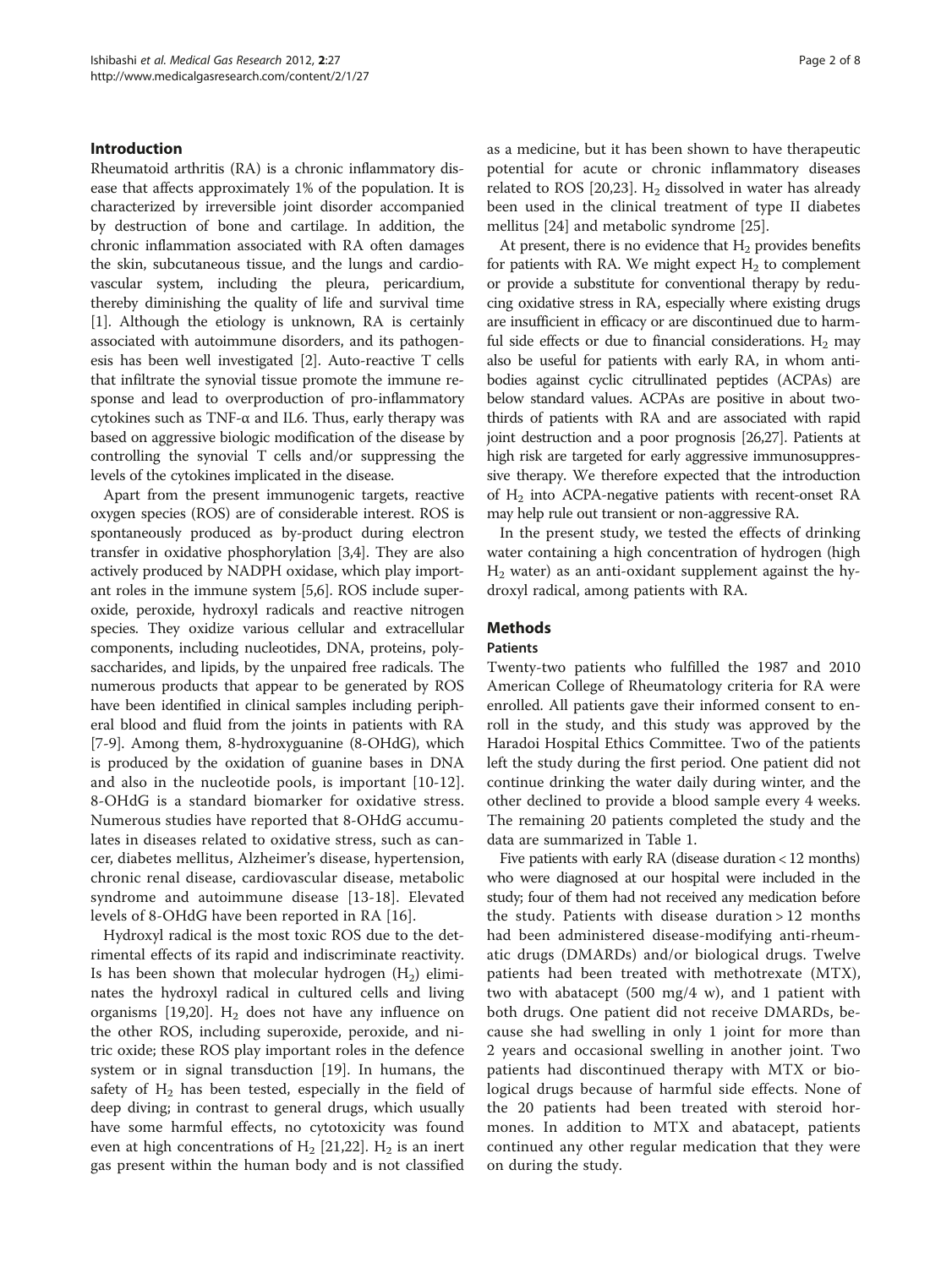|                       |    | <b>Patients</b> | <b>Disease</b><br>duration |              | Urinary 8-OHdG (ng/mg Cr) |      |      |            | DAS28           |      |      |      | ACPA (U/ml) |       |       |       | <b>Medications</b> |                 |                |                      |          |                |              |
|-----------------------|----|-----------------|----------------------------|--------------|---------------------------|------|------|------------|-----------------|------|------|------|-------------|-------|-------|-------|--------------------|-----------------|----------------|----------------------|----------|----------------|--------------|
|                       |    |                 |                            |              | Baseline 4w               |      | 8w   | <b>12w</b> | <b>Baseline</b> | 4w   | 8w   | 12w  | Baseline 4w |       | 8w    | 12w   | <b>MTX</b>         | <b>Duration</b> |                | Abatacept<br>(mq/4w) | Duration |                | Response     |
| <b>Patient number</b> |    | Sex Age         | Y                          | M            |                           |      |      |            |                 |      |      |      |             |       |       |       | (mg/w)             | Υ               | M              |                      | Y        | M              |              |
|                       | F. | 67              | 3                          | 2            | 10.1                      | 10.0 | 7.7  | 6.0        | 3.28            | 2.45 | 2.40 | 1.94 | 300         | 204   | 254   | 226   | 6                  | $\mathfrak{D}$  | $\mathbf{0}$   | 500                  |          | $\overline{2}$ | good         |
| $\overline{2}$        |    | 69              | 5                          | 0            | 18.0                      | 16.2 | 12.0 | 11.5       | 2.90            | 2.95 | 2.53 | 2.62 | < 0.6       | < 0.6 | < 0.6 | < 0.6 | 4                  | 2               |                |                      |          |                | non-response |
| 3                     |    | 76              | 11                         | $\mathbf{0}$ | 11.0                      | 8.1  | 7.8  | 7.8        | 4.61            | 3.71 | 3.28 | 3.01 | 52.4        | 47.2  | 58.0  | 56.6  | 6                  | 3               | $\mathbf{0}$   |                      |          |                | good         |
| 4                     |    | 51              | $\overline{2}$             |              | 11.4                      | 11.3 | 9.1  | 9.4        | 3.00            | 2.79 | 2.86 | 2.30 | < 0.6       | < 0.6 | < 0.6 | < 0.6 | 6                  |                 | 6              |                      |          |                | moderate     |
| 5                     |    | 41              | $\overline{2}$             | $\mathbf{0}$ | 10.9                      | 9.9  | 11.3 | 10.0       | 4.55            | 3.43 | 3.06 | 3.13 | 6.9         | 6.2   | 9.2   | 14.5  |                    |                 |                | none                 |          |                | good         |
| 6                     |    | 42              | $\overline{2}$             | 2            | 15.3                      | 12.6 | 11.6 | 10.8       | 4.63            | 4.03 | 2.44 | 2.57 | < 0.6       | < 0.6 | < 0.6 | < 0.6 | 6                  |                 | $\overline{4}$ |                      |          |                | good         |
| $\overline{7}$        |    | 86              | 5                          | $\circ$      | 10.0                      | 6.5  | 7.1  | 7.1        | 4.67            | 3.79 | 3.78 | 3.00 | 0.8         | < 0.6 | < 0.6 | < 0.6 |                    |                 |                | none                 |          |                | good         |
| 8                     |    | 40              | 10                         | $\mathbf{0}$ | nd                        | nd   | 3.9  | 4.9        | 2.88            | 1.25 | 1.50 | 0.99 | 13.5        | 14.5  | 15.4  | 16.8  | 6                  | 2               | 2              |                      |          |                | good         |
| 9                     |    | 41              | $\overline{2}$             |              | 8.7                       | 7.7  | 7.3  | 9.0        | 5.38            | 4.35 | 4.37 | 4.22 | 34.3        | 36.4  | 57.6  | 65.7  | 8                  |                 | 6              |                      |          |                | moderate     |
| 10                    | M  | 55              | $\overline{2}$             | 3            | 9.3                       | 8.3  | 9.7  | 11.5       | 4.62            | 3.44 | 3.28 | 3.06 | 532         | 258   | 299   | 223   | 6                  |                 | 8              |                      |          |                | good         |
| 11                    |    | 56              | $\overline{2}$             | $\circ$      | 12.0                      | 8.2  | 10.8 | 10.9       | 5.47            | 5.22 | 5.06 | 4.16 | < 0.6       | <0.6  | < 0.6 | < 0.6 |                    |                 |                | 500                  | $\circ$  | 8              | good         |
| 12                    | M  | 40              | $\overline{2}$             |              | 5.2                       | 4.9  | 4.9  | 6.4        | 1.95            | 1.96 | 1.52 | 1.59 | < 0.6       | < 0.6 | < 0.6 | < 0.6 | 6                  |                 | $\overline{4}$ |                      |          |                | non-response |
| 13                    |    | 64              | 13                         | $\circ$      | nd                        | 8.1  | 11.2 | 9.0        | 2.72            | 2.14 | 2.32 | 2.21 | 490         | 299   | 266   | 256   | 4                  | 7               | $\mathbf{0}$   |                      |          |                | non-response |
| 14                    |    | 58              | 2                          | 0            | 10.7                      | 8.4  | 8.5  | 10.5       | 3.21            | 3.03 | 2.93 | 3.04 | < 0.6       | < 0.6 | < 0.6 | < 0.6 | 6                  |                 | $\overline{2}$ |                      |          |                | non-response |
| 15                    | F  | 74              | 3                          | $\circ$      | 6.5                       | 6.8  | 5.7  | 5.3        | 2.91            | 2.52 | 2.30 | 1.30 | < 0.6       | <0.6  | < 0.6 | < 0.6 |                    |                 |                | none                 |          |                | good         |
| 16                    |    | 69              | 0                          | 8            | 7.6                       | 6.5  | 8.6  | 5.4        | 4.07            | 2.78 | 2.54 | 0.99 | 2           | 3.7   | < 0.6 | 1.9   |                    |                 |                | none                 |          |                | good         |
| 17                    | M  | 42              | 0                          | 9            | 7.9                       | 5.7  | 6.6  | 7.2        | 3.25            | 2.03 | 2.27 | 1.11 | < 0.6       | <0.6  | < 0.6 | < 0.6 | 6                  |                 | 6              |                      |          |                | good         |
| 18                    |    | 49              | $\circ$                    | 5            | 10.6                      | 8.5  | 7.2  | 9.3        | 4.91            | 3.46 | 2.83 | 1.17 | < 0.6       | <0.6  | < 0.6 | < 0.6 |                    |                 |                | none                 |          |                | good         |
| 19                    |    | 57              | 0                          | 10           | 9.5                       | 9.4  | 9.2  | 10.7       | 3.38            | 2.87 | 2.50 | 1.82 | < 0.6       | < 0.6 | < 0.6 | < 0.6 |                    |                 |                | none                 |          |                | good         |
| 20                    |    | 41              | $\mathbf{0}$               | 8            | 5.2                       | 5.0  | 4.4  | 3.8        | 4.20            | 2.29 | 2.91 | 0.99 | < 0.6       | <0.6  | < 0.6 | < 0.6 |                    |                 |                | none                 |          |                | good         |

## <span id="page-2-0"></span>Table 1 Clinical effects of high H<sub>2</sub> water and patient characteristics at baseline, and 4, 8, and 12 weeks

And, no urine sample; DAS28, disease activity score in 28 joints; ACPA, antibodies against cyclic citrullinated peptides.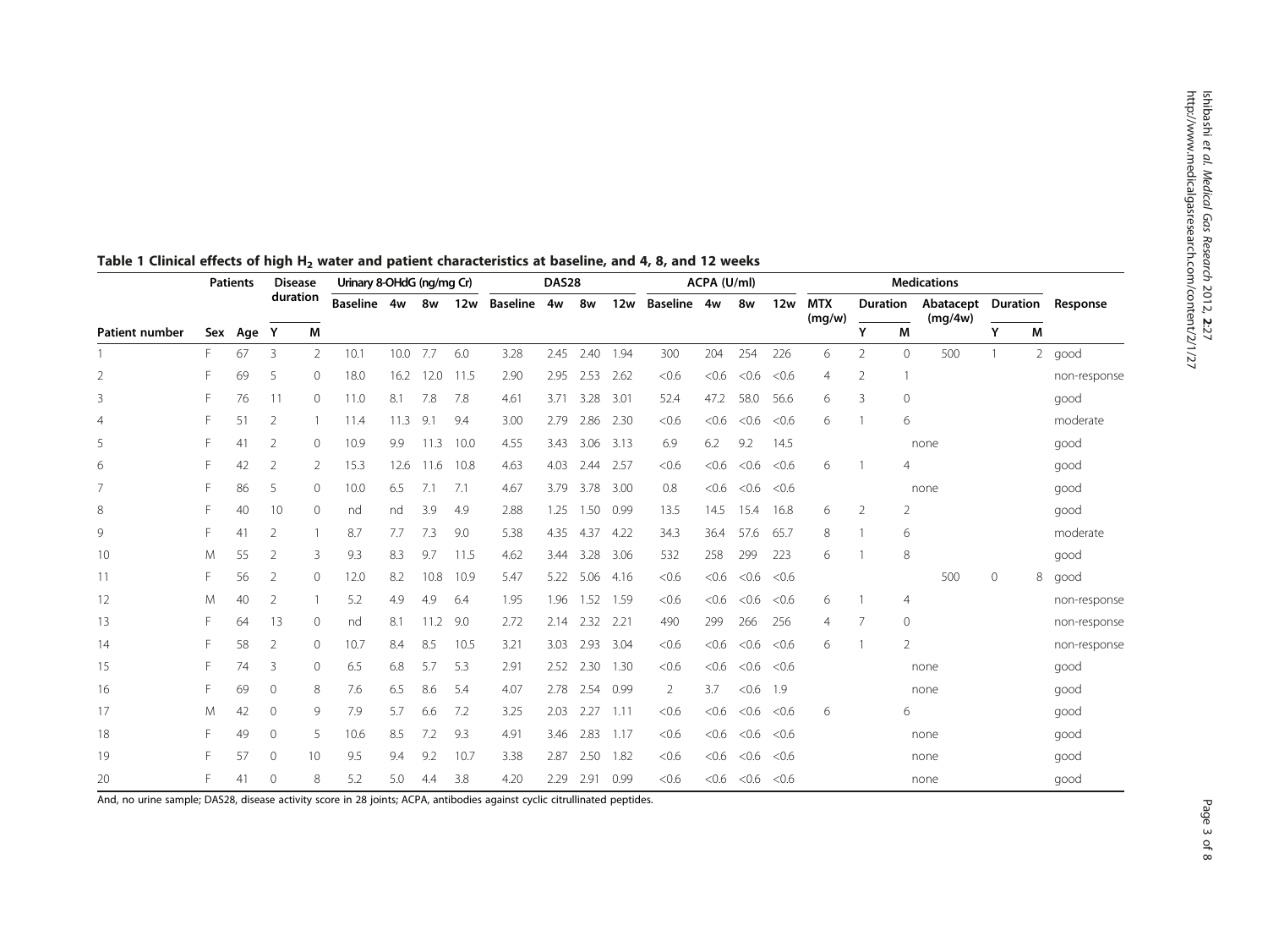Clinical response was measured by changes in the disease activity score in 28 joints, using C-reactive protein levels (DAS28). Remission (DAS28 < 2.3) and the decrease in the DAS28 was evaluated as good, moderate, or a nonresponse according to the European League against Rheumatism (EULAR) response criteria. The DAS28 was evaluated at baseline, after 4 weeks of drinking high  $H_2$ water, at 8 weeks after the wash-out period, and at 12 weeks after another 4 weeks of drinking the water.

#### Study design

The study began in August in 2011, lasted 12 weeks and included a wash-out period. The patients drank water containing a high concentration of hydrogen (4 to 5 ppm  $H_2$  water) daily for 4 weeks, followed by a wash-out period of 4 weeks. They then drank the high  $H<sub>2</sub>$  water again for another 4 weeks. They consumed 530 ml of the water within 1 h every day during the 4 week drinking period. The patients themselves dissolved the  $H_2$  in 530 ml of water each day just before drinking. They were asked to drink it as soon as possible, within a maximum of 1 h of opening the bottle. During the washout period, the patients did not consume any water without  $H_2$ .

### Preparation of the high  $H_2$  water

Hydrogen gas was produced in an acrylic resin tube in a PET bottle to provide a carbonated drink containing 530 ml water. The amount of 530 ml fills the entire PET bottle with no space for air, which allows the highest concentration of  $H_2$  to be present. The material for producing molecular hydrogen was prepared by mixing 75% weight of metal aluminum grains and 25% weight of calcium hydroxide; 0.5 g of the material was enclosed and heat-sealed within a non-woven fabric. After insertion into an acrylic resin tube and the addition of 0.5 ml of water, a cap with a check valve was tightly closed. This was to prevent the drinking water from entering the tube while allowing the gas to permeate it. In about 5 min at room temperature, the material starts a reaction in the wet fabric. The reaction is as follows:

$$
2Al + Ca(OH)2 + 2H2O \rightarrow Ca(AIO2)2 + 3H2
$$

The  $H_2$  gas produced is emitted into the water in the PET bottle through the check valve attached to the acrylic resin tube. During the procedures therefore, the chemical compound as well as the water for the reaction does not come into contact with the drinking water. During the reaction, the hydrogen gas lowers the surface of the water in the standing bottle, which is gradually hardened by the increasing pressure within it. After the reaction is terminated, the hydrogen gas is dissolved by shaking the bottle by decantation for about 30 s. The concentration of hydrogen gas in the water was measured according to a previously reported method [[28](#page-7-0)] and verified by the apparatus, model DHD1-1 (DKK-TOA Corporation, Tokyo, Japan). The  $H_2$  saturated (approximately 1.6 ppm) water was produced using AQUELA BLUE instrument electrolysis (MiZ Company and ecomo Inter-national Co., Ltd) [\[29](#page-7-0)].  $H_2$  exhaled in the breath of three independent volunteers was measured using BAS200 (Mitleben R&D Associates).

## Measurements of urinary 8-hydroxydeoxyguanine (8-OHdG) and serum ACPA

The defined marker for oxidative stress, urinary 8-OHdG, which reflects 8-hydroxyguanine in DNA, was measured according to the procedure based on the ELISA method [[30](#page-7-0)]. The assay was performed at Mitsubishi Chemical Medience Inc. (Tokyo, Japan), using the test kit New 8-OHdG Check ELISA (manufactured by the Japan Institute for the Control of Aging Inc., Shizuoka, Japan). ACPAs in the serum samples were assayed at SRL Inc. (Tokyo, Japan) using the ELISA kit (MESACUP-2 test CCP; MBL Inc., Tokyo, Japan).

### Statistical analysis

One-way repeated measure analysis of variance (ANOVA) was used to identify significant differences. In repeated measures ANOVA, the sphericity assumption was always violated. In order to account for this violation, the degrees of freedom were adjusted using the Greenhouse-Geisser correction. Bonferroni's multiple comparison was used as the post-hoc test. All data analyses were performed using SPSS Statistics 20.

## **Results**

As shown in Figure [1](#page-4-0)a, the concentration of  $H_2$  in the drinking water exceeded 5 ppm  $(5.40 \pm 0.12 \text{ mg/L})$  and remained above 4 ppm  $(4.22 \pm 0.15 \text{ mg/L})$  1 h after the cap was opened. Accordingly, the amount of hydrogen in the bottle was between 2.1 mg to 2.7 mg. As shown in Figure [1](#page-4-0)b, the concentration of  $H_2$  exhaled in the breath before drinking the  $H_2$  saturated water and the high  $H_2$ water were  $15.7 \pm 2.5$  ppm and  $14.0 \pm 4.0$  ppm, respectively. These concentrations in the baseline are close to the data previously reported [\[31\]](#page-7-0). In 5 minutes the peak concentration was  $102.7 \pm 34.0$  ppm and  $278.3 \pm 37.5$  ppm, respectively. It gradually decreased in 60 minutes and returned to near baseline level,  $14.0 \pm 1.0$  ppm and  $15.3 \pm 2.1$  ppm, respectively. Drinking high  $H_2$  water raises the concentration of  $H_2$  more than the conventional  $H_2$  saturated water in vivo.

During the drinking period, patients usually passed urine 1 or 2 times more than usual, as they drank the extra water. No other adverse effects were observed.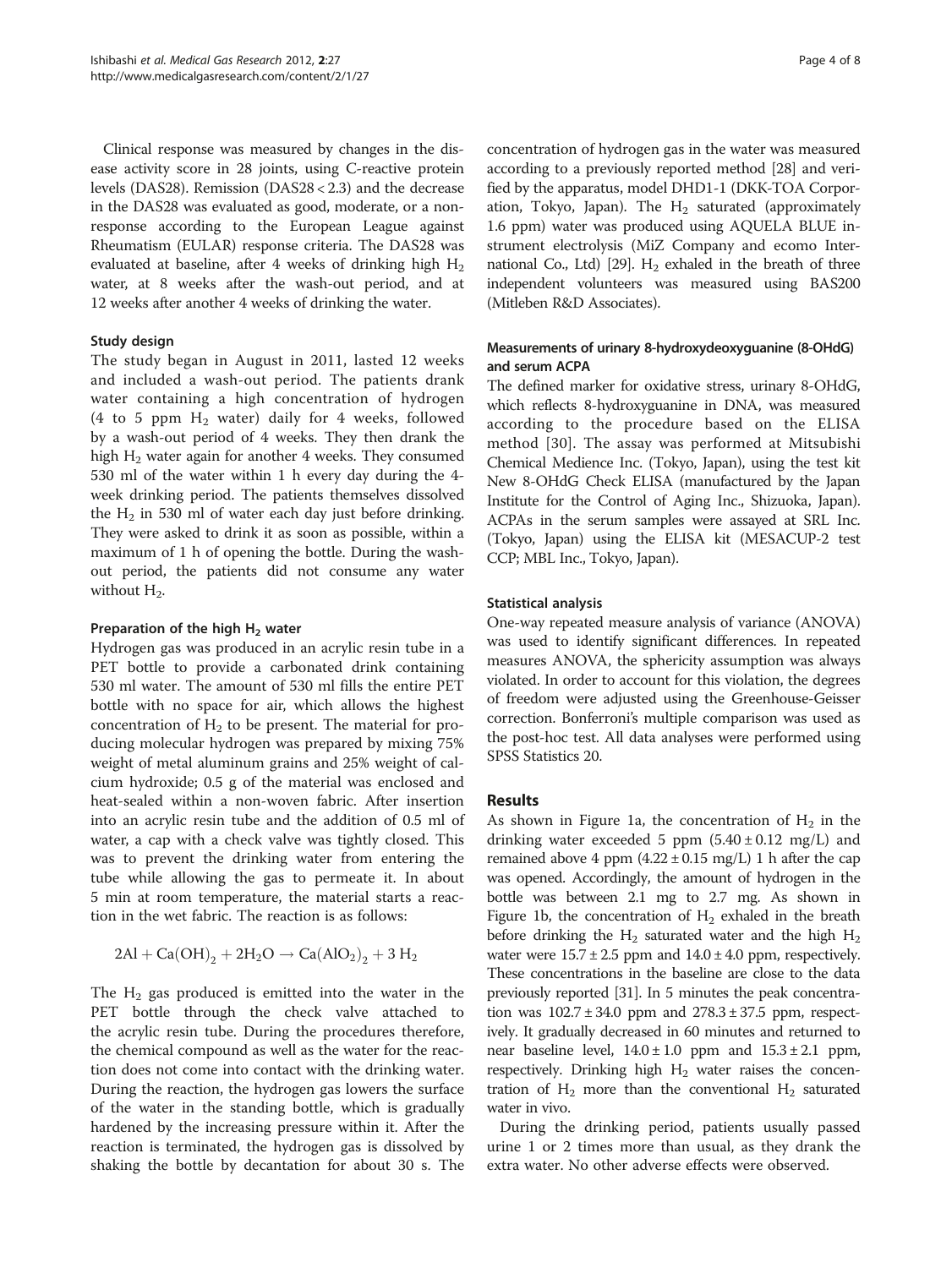<span id="page-4-0"></span>

Urinary 8-OHdG was analyzed in 18 patients (Table [1](#page-2-0)). During the first 4 weeks, 8-OHdG decreased in 17 of these patients after drinking the high  $H_2$  water. As shown in Figure 2, the mean decrease in 8-OHdG among the 18 patients was 14.3% (9.99 to 8.56 ng/mg Cr,  $p < 0.01$ ). Drinking the high H<sub>2</sub> water for 4 weeks affected the urinary 8-OHdG for 4 weeks after the wash-out period, with urinary 8-OHdG remaining below the baseline level at the end of the break (mean, 8.31 ng/mg Cr). The patients did not drink extra water during this period and the frequency of urination did not increase. At 12 weeks, urinary 8-OHdG had decreased by 15.1% (9.99 to 8.48 ng/mg Cr, p < 0.01). Nine of the eighteen patients had decreased urinary 8-OHdG in both drinking periods. There was no increase in urinary 8-OHdG in either drinking period.

The DAS28 results are shown in Table [1.](#page-2-0) The scores decreased in 18 of the 20 patients during the first drinking period, with a decrease more than 0.6 points in 12 of the patients, indicating a significant improvement in the symptoms of RA. Moderate improvement  $(0.6 < \text{DAS28} \leq 1.2)$  was observed in 6 patients and good improvement (DAS28 >1.2) in 6 other patients. After the wash-out period, the DAS28 remained better than that at the baseline in all 20 patients. In 14 of the 20 patients, the scores remained below the level immediately after the first drinking period. At the end of the study, 16 patients showed significant improvement in the DAS28. Two of these had a moderate response and fourteen had a good response. Nine patients achieved remission (DAS28 < 2.3), except for one patient who had been in remission at the baseline assessment. Although all 20 patients had decreased disease activity at the end of the study, 4 patients did not experience improvement in symptoms ( $DAS28 \leq 0.6$ ). On average, the score decreased from 3.83 to 3.02 ( $p < 0.01$ ) in the first drinking period and from 2.83 to 2.26 ( $p < 0.01$ ) in the second drinking period (Figure 3). During the wash-out period, the DAS28



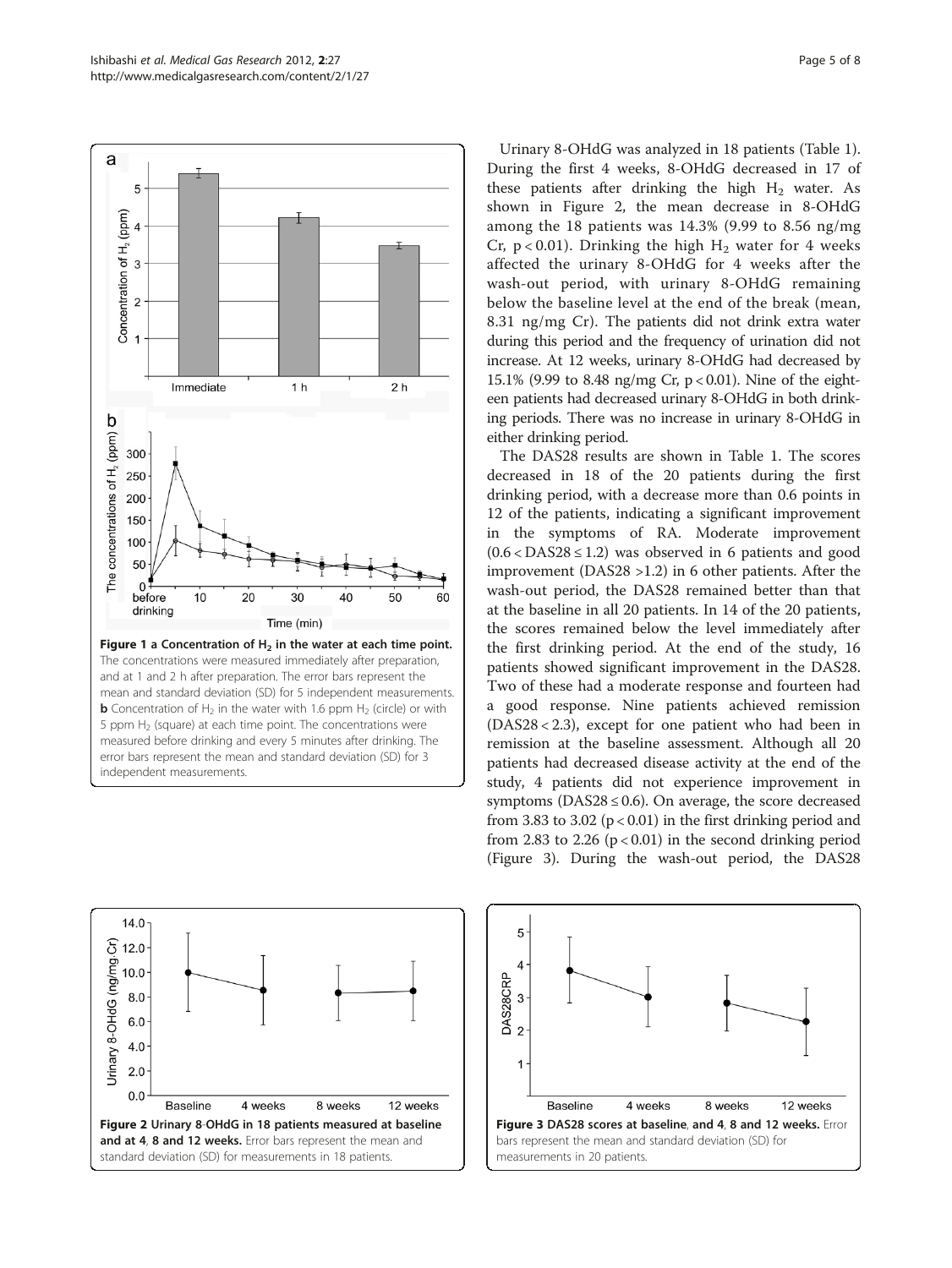remained below the baseline, and decreased from 3.02 to 2.83.

Five patients (numbers 16 to 20 in Table [1\)](#page-2-0) had been classified as having early RA (duration < 12 months) and were ACPA-negative. Four of them had not taken any medications for RA before the study. The patients' symptoms improved by more than 0.6 points in the first drinking period. At the end of the study, their DAS28 scores were all below 2.3, indicating that remission was achieved. Four of the patients did not report any swollen or painful joints and were symptom-free.

Seven of the 20 patients were ACPA-positive (above 4.9 U/ml) at each time point (Table [1\)](#page-2-0). The ACPA levels were below 100 U/ml in 4 patients at baseline and did not decrease during the study; the levels showed slight increase in three patients. The disease activity, however, improved in the 4 patients. Three of them showed a good response and one of them a moderate response. On the other hand, in three patients with ACPA above 300 U/ml, there was a mean decrease from 441 U/ml to 235 U/ml. The response was diverse among the patients, with a good response observed in 2 patients and no response in another. Although the direct effect of high  $H_2$ on ACPA is unclear at present, 5 of the 7 ACPA-positive patients showed a good response to high  $H_2$  water, as assessed by improvement in the DAS28.

## **Discussion**

Many studies have demonstrated that ROS play some noteworthy roles in the pathogenesis of RA, and consequently, they have become therapeutic targets in this condition. The ROS scavenger superoxide dismutase (SOD) was expected to have clinical efficacy, and initially, bovine SOD was injected into the joints of patients with RA [[32](#page-7-0)]. However, in relation to the exogenous SOD protein, results from clinical trials have not been reproduced. Simulators of SOD, which have been shown to have considerable anti-inflammatory effects in animal models of arthritis, are still being investigated [\[33,34](#page-7-0)]. Edaravone, which is approved for the treatment of acute ischemic stroke, is another ROS scavenger [[35](#page-7-0)]. A clinical report describes treatment of a patient with RA and ischemic stroke with edaravone, and raises the possibility of further clinical trials [\[36\]](#page-7-0), but the results do not establish whether ROS scavengers are efficient in reducing the disease activity in patients with RA. Direct evidence is also lacking about whether ROS prime the autoimmune response or reduce chronic inflammation in RA.

Molecular hydrogen stands out as an antioxidant due to its selectivity for the hydroxyl radical and its permeability [\[19\]](#page-7-0). Its physical properties allow it to diffuse through the cellular membranes and rapidly leave the body. Due to these properties of  $H_2$  we expected reduction in ROS in RA patients with a better efficacy. In our

study, patients who drank the high  $H_2$  water had marked reduction in disease activity, and a significant decrease in urinary 8-OHdG.

It has been demonstrated that molecular hydrogen ameliorates inflammation by down-regulating TNF-α [[20,37\]](#page-7-0). It is known that ROS including hydroxyl radicals function as second messengers for the production of TNF- $\alpha$  [\[38,39](#page-7-0)]. There is a possibility that the antiinflammatory properties by  $H_2$  may be through inhibition of the TNF-α pathway. It has been reported that hydrogen-rich saline prevented neointima formation by suppressing the NF-kB and TNF-α cascade which is involved in the redox-sensitive mechanisms in immune system [[40](#page-7-0)]. The reduction of 8-OHdG and the disease activity in RA patients presented here could be the results of downregulation of TNF-α pathway through scavenging hydroxyl radicals which occur upstream of the inflammatory cascade.

It should be noted that the influence of  $H_2$  on the disease activities and oxidative stress was sustained even during the wash-out period. These continuous antiinflammatory effects of  $H_2$  are observed with both the ACPA-negative and the ACPA-positive patients who were treated with immunosuppressive medications. The marker for oxidative stress, 8-hydroxyguanine is highly mutagenic because it pairs with adenine as well as cytosine. These properties cause partial phenotypic suppression during transcription as well as transversion mutations during DNA replication [\[41\]](#page-7-0). It is likely that the error proteins, produced as a result of the altered genetic information, therefore, are identified as foreign molecules and play a role as neo-epitopes [\[42,43\]](#page-7-0). They would then continue to activate the immune system. The sustained effects of  $H_2$  during the wash out period may reflect the decrease of such neo-epitope. On the other hand, there was no significant decrease of DAS28 during the washout period. It may indicate that the pathogenesis of RA did not disappear completely at the end of the first drinking period. It is necessary to investigate the transition of pro-inflammatory cytokines including TNF-α, both during the drinking period and wash out period for further studies.

The prognosis of RA has improved during this decade, and a so-called paradigm shift has been achieved using early aggressive therapy to biologically modify the disease [[44,45\]](#page-7-0). Remission is not difficult to achieve; however, it is difficult to determine the role of drugs in remission [\[2](#page-6-0)]. It is difficult to determine at which stage patients will be able to discontinue medication without recurrence of inflammation, and sustained medication is often necessary. Most of these problems are attributed to the intense immunosuppressive procedures, and the epitopes involved are still unknown. Patients with RA are classified according to their prognosis, as having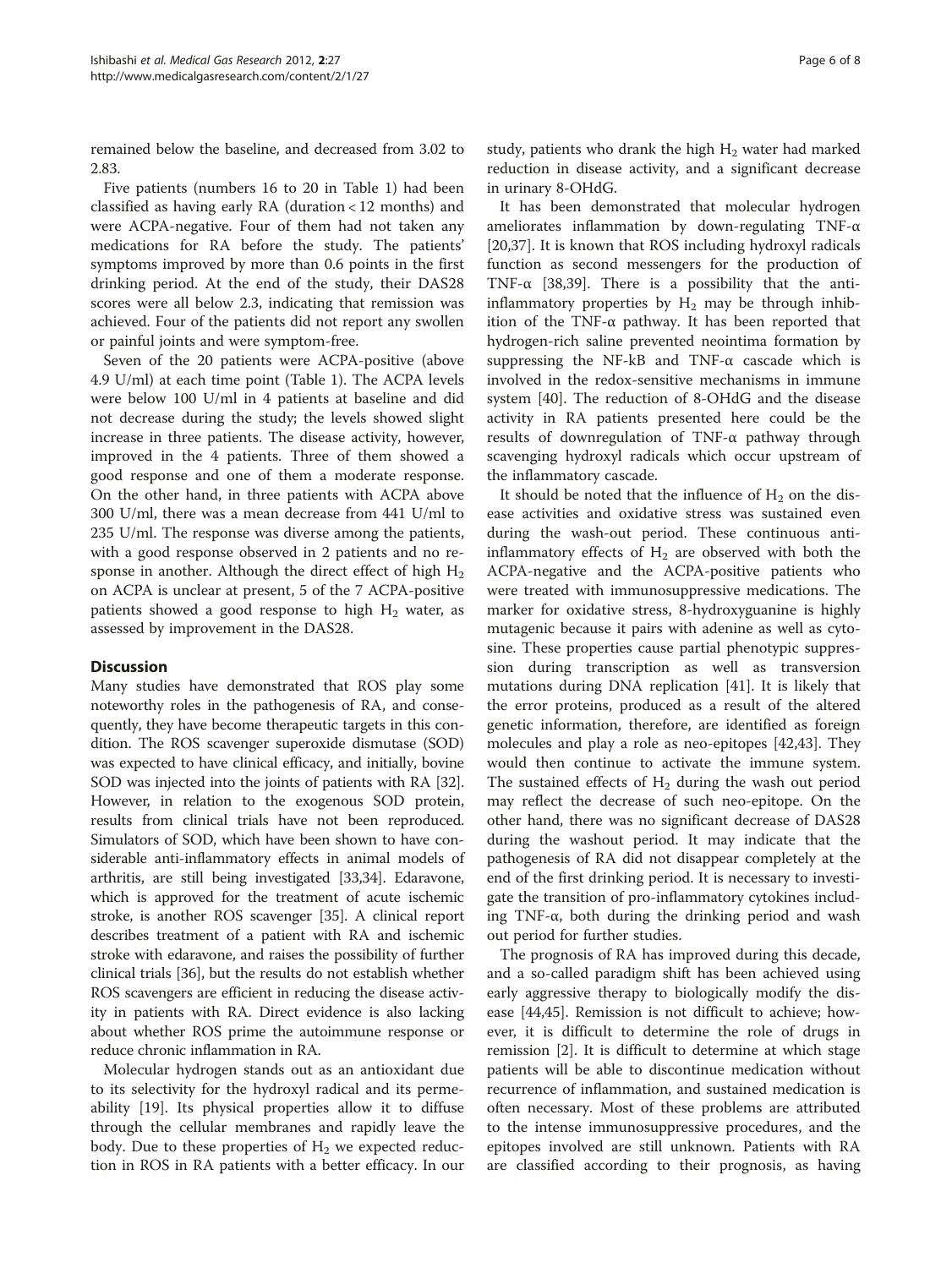<span id="page-6-0"></span>progressive RA, which requires early aggressive diseasemodifying biologic therapy, or as having transient RA, which may show spontaneous remission. It is difficult to distinguish transient from progressive RA in the early stages [\[46\]](#page-7-0).

Although ACPAs have been useful for diagnosing RA, they are less sensitive (48%) in early RA [\[26](#page-7-0)]. In the present study, the 5 patients with early onset and ACPAnegative RA all achieved remission after drinking the high H2 water; possibly, some of them had transient RA.

In total 47.4% of patients (9/19) achieved the remission, except for one patient who had been in remission at the baseline assessment. Although the efficacy of  $H<sub>2</sub>$ presented here is not inferior to those in recently reported studies on tocilizumab [\[47](#page-7-0)], adalimumab plus MTX [\[48](#page-7-0)] or MTX monotherapy [\[49](#page-7-0)] , the study here is non-controlled, on a smaller scale and also, the patient background and the period of medication varied. Estimation of the efficacy of high  $H_2$  water in RA patients should be done carefully in a further placebo-controlled study. The high  $H_2$  water was produced in a bottle by using a novel high-pressure method. Since molecular hydrogen is a very small molecule and is easily lost even through the wall of PET bottles with the passage of time, the patients had to prepare it themselves every day. Also,  $H<sub>2</sub>$  is an inert gas having no taste or smell. It was difficult to set up placebo controls using another inert gas and a similar preparation. However, it is important to include placebo controls in future studies.

## Conclusion

We suggest that high  $H_2$  water may be useful to complement conventional RA therapy by reducing oxidative stress, especially in early stage and ACPA-negative RA, to assist diagnosis and treatment decisions. Further study is required to confirm this theory. However, high  $H_2$  water is freely available, and its benefits could also be demonstrated spontaneously by observing the disease rates in people who regularly drink it.

#### Abbreviations

RA: Rheumatoid arthritis; ROS: Reactive oxygen species; ACPA: Antibodies against cyclic citrullinated peptide; DMARD: Disease-modifying antirheumatic drug; MTX: Methotrexate; DAS28: Disease activity score in 28 joints; 8-OHdG: 8-hydroxydeoxyguanine; SOD: Superoxide dismutase.

#### Competing interests

The authors declare that they have no competing interests.

#### Authors' contributions

TI designed the study and estimated all of the data. Also, he formulated and tested the hypotheses and derived conclusions. BS, TS, and RK developed and prepared the materials for high  $H_2$  water. They also collected the data for the concentration of  $H_2$  in the water and breath. MR showed patients how to prepare the high  $H_2$  water and collected data. YH, YN, and HH supported this study by offering space, collecting data, and giving advice. T. Nagao helped in designing this study and gave advice on many aspects. All authors read and approved the final manuscript.

#### Acknowledgements

Naoko Ogura, Mina Ooba and Tomohiko Nakahara are acknowledged for conducting the statistical analysis. We thank Mitsuko Kuchiish, Makiko Konomi, Tatsuya Yoshida, and Shoko Miyazaki for their technical support. We are grateful to Kazuhisa Fukuoka and Shin-ichi Hirano for their excellent advice.

#### Author details

<sup>1</sup> Haradoi Hospital, Department of Rheumatology and Orthopaedic Surgery, 6-40-8 Aoba, Higashi-ku, Fukuoka 813-8588, Japan. <sup>2</sup>MiZ Company, 16-5 Zengyo 1-chome, Fujisawa, Kanagawa 251-0871, Japan. <sup>3</sup>Midorino Clinic 7-26-1 Aoba, Higashi-ku, Fukuoka 813-0025, Japan.

#### Received: 7 June 2012 Accepted: 24 September 2012 Published: 2 October 2012

#### References

- 1. Smith HS, Smith AR, Seidner P: Painful rheumatoid arthritis. Pain Physician 2011, 14:E427–E458.
- 2. McInnes IB, Schett G: The pathogenesis of rheumatoid arthritis. N Engl J Med 2011, 365:2205–2219. doi:[10.1056/NEJMra1004965.](http://dx.doi.org/10.1056/NEJMra1004965)
- Chinopoulos C, Adam-Vizi V: Calcium, mitochondria and oxidative stress in neuronal pathology. Novel aspects of an enduring theme. FEBS J 2006, 273:433–450. doi:[10.1111/j.1742-4658.2005.05103.x.](http://dx.doi.org/10.1111/j.1742-4658.2005.05103.x)
- Papa S: Mitochondrial oxidative phosphorylation changes in the life span. Molecular aspects and physiopathological implications. Biochim Biophys Acta 1996, 1276:87–105.
- 5. Quinn MT, Gauss KA: Structure and regulation of the neutrophil respiratory burst oxidase: comparison with nonphagocyte oxidases. J Leukoc Biol 2004, 76:760–781. doi[:10.1189/jlb.0404216.](http://dx.doi.org/10.1189/jlb.0404216)
- 6. Cross AR, Segal AW: The NADPH oxidase of professional phagocytes- prototype of the NOX electron transport chain systems. Biochim Biophys Acta 2004, 1657:1–22. doi:[10.1016/j.bbabio.2004.03.008.](http://dx.doi.org/10.1016/j.bbabio.2004.03.008)
- 7. Filippin LI, Vercelino R, Marroni NP, Xavier RM: Redox signalling and the inflammatory response in rheumatoid arthritis. Clin Exp Immunol 2008, 152:415–422. doi:[10.1111/j.1365-2249.2008.03634.x.](http://dx.doi.org/10.1111/j.1365-2249.2008.03634.x)
- 8. Winyard PG, et al: Measurement and meaning of markers of reactive species of oxygen, nitrogen and sulfur in healthy human subjects and patients with inflammatory joint disease. Biochem Soc Trans 2011, 39:1226–1232. doi:[10.1042/BST0391226.](http://dx.doi.org/10.1042/BST0391226)
- 9. Hadjigogos K: The role of free radicals in the pathogenesis of rheumatoid arthritis. Panminerva Med 2003, 45:7–13.
- 10. Kasai H, et al: Formation of 8-hydroxyguanine moiety in cellular DNA by agents producing oxygen radicals and evidence for its repair. Carcinogenesis 1986, 7:1849–1851.
- 11. Maki H, Sekiguchi M: MutT protein specifically hydrolyses a potent mutagenic substrate for DNA synthesis. Nature 1992, 355:273–275. doi[:10.1038/355273a0.](http://dx.doi.org/10.1038/355273a0)
- 12. Ishibashi T, Hayakawa H, Sekiguchi M: A novel mechanism for preventing mutations caused by oxidation of guanine nucleotides. EMBO Rep 2003, 4:479–483. doi[:10.1038/sj.embor.embor838.](http://dx.doi.org/10.1038/sj.embor.embor838)
- 13. Negishi H, et al: The relation of oxidative DNA damage to hypertension and other cardiovascular risk factors in Tanzania. J Hypertens 2001, 19:529–533.
- 14. Nishikawa T, et al: Evaluation of urinary 8-hydroxydeoxy-guanosine as a novel biomarker of macrovascular complications in type 2 diabetes. Diabetes Care 2003, 26:1507–1512.
- 15. Shen J, et al: Telomere length, oxidative damage, antioxidants and breast cancer risk. International journal of cancer. Journal international du cancer 2009, 124:1637–1643. doi:[10.1002/ijc.24105.](http://dx.doi.org/10.1002/ijc.24105)
- 16. Bashir S, Harris G, Denman MA, Blake DR, Winyard PG: Oxidative DNA damage and cellular sensitivity to oxidative stress in human autoimmune diseases. Ann Rheum Dis 1993, 52:659–666.
- 17. Miyamoto M, Kotani K, Ishibashi S, Taniguchi N: The relationship between urinary 8-hydroxydeoxyguanosine and metabolic risk factors in asymptomatic subjects. Medical principles and practice: international journal of the Kuwait University, Health Science Centre 2011, 20:187–190. doi[:10.1159/](http://dx.doi.org/10.1159/000319774) [000319774.](http://dx.doi.org/10.1159/000319774)
- 18. Masugata H, et al: Association between Urinary 8-Hydroxydeoxyguanosine, an Indicator of Oxidative Stress, and the